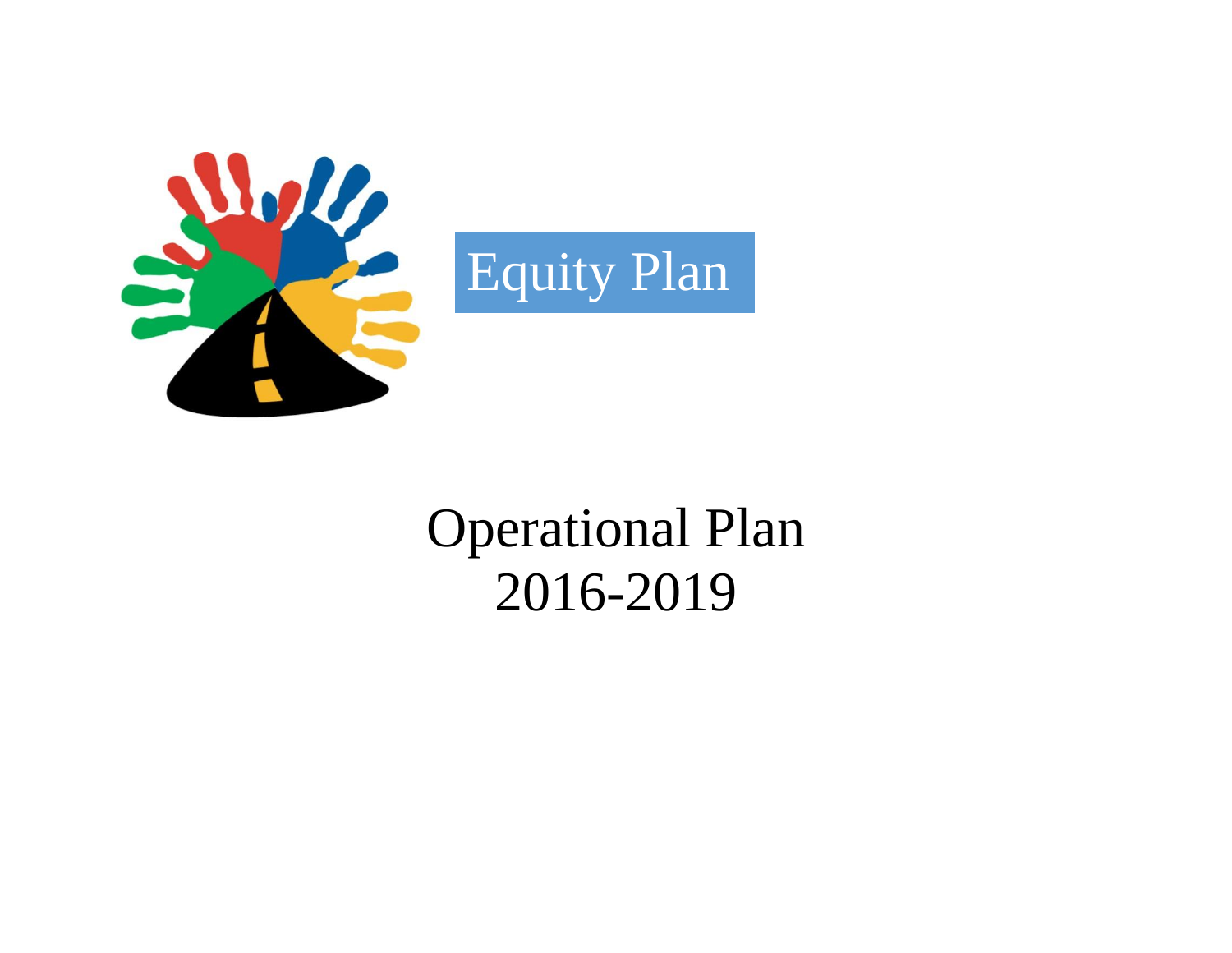# **Background**

In March, 2016 the Okemos Public Schools' Board of Education adopted the Equity Plan (2016-2019). The Equity Plan provides a clear direction for the district's continued work in promoting equity and actions that are free from discrimination. Specifically, four areas of focus were identified: Authentic Selves and Relationships, Cultural Competence, Instruction/Curriculum/Assessments and Policies/Practices/Procedures. Each area of focus has 1 to 3 goals, and each goal has 1to 5 broad strategies identified to accomplish the specific goal. The next step was to "operationalize" the plan, identifying specific, actionable strategies detailing how to turn the District's vision into a reality.

In May and June of 2016, the Board of Education hosted three community conversations. Parents/Guardians and staff from each of the three levels (elementary, middle and high school), as well as high school students, were invited to interact with Board members and administration for the purpose of brainstorming meaningful, actionable strategies for each goal. Possible strategies were generated for students, staff, parents/guardians and the Board of Education, recognizing that together, we are committed to creating and sustaining an inclusive and safe culture.

The brainstormed actionable strategies were synthesized by a consultant, the central office administrative team and leadership council. Then the following groups were asked to assist in prioritizing the work over the next three years, including the year to initiate the action, as well as identifying "who" would be responsible for the actionable step:

- Leadership Council
- $\bullet$  Principal committees by level
- United in Social Progress (high school students)
- District Cultural Diversity Advisory Committee
- Board of Education
- Parent Council

The District Cultural Diversity Advisory Committee, as well as the Board of Education will receive updates and monitor progress. We will also update the community, staff and students on our efforts.

*Note: The Equity Plan (2016-2019) can be accessed by clicking on the Cultural Diversity tab on the district's website: [www.okemosk12.net](http://www.okemosk12.net/)*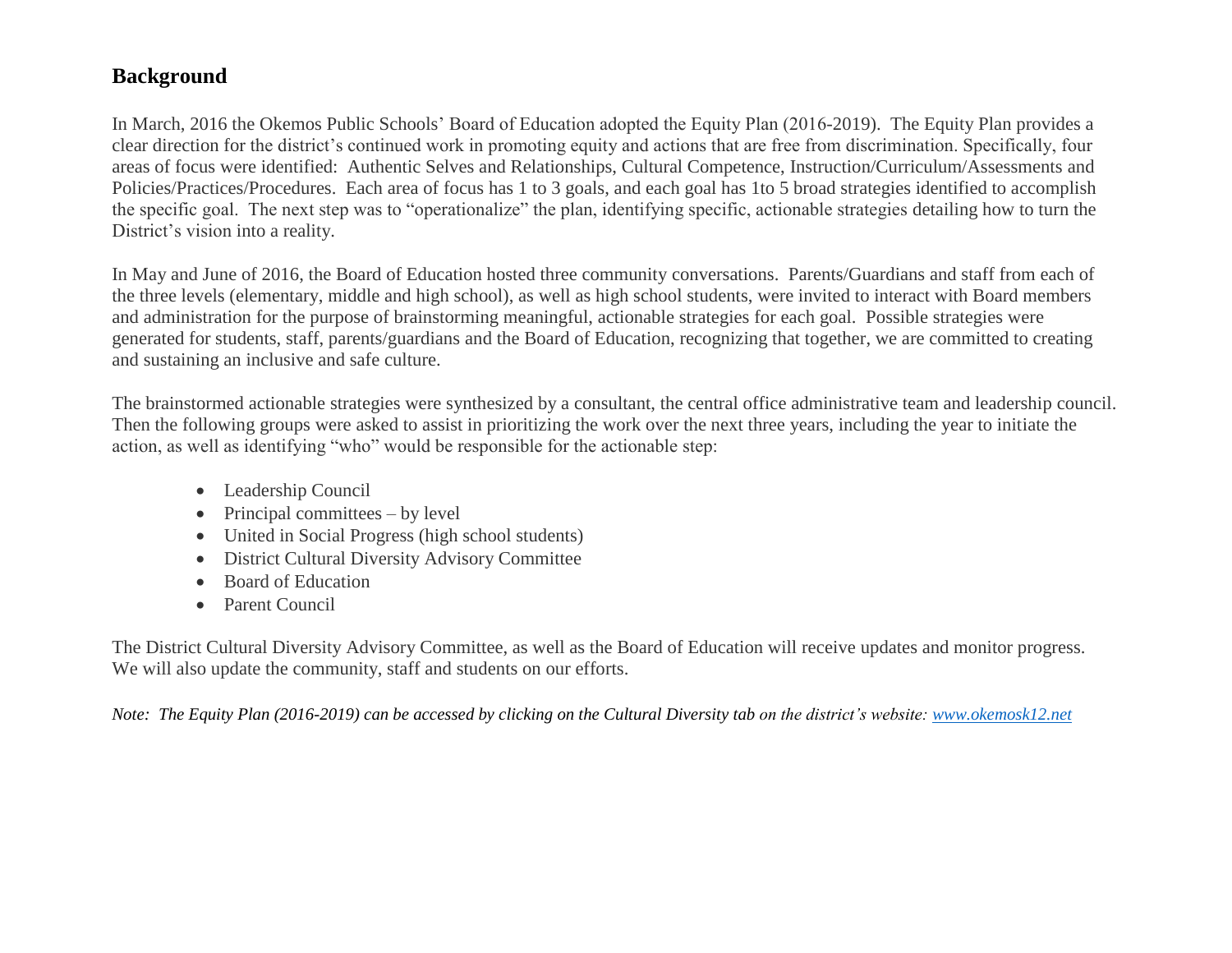# **AUTHENTIC SELVES AND RELATIONSHIPS**

**GOAL 1:** Create a school environment where students, parents/guardians/families and staff recognize and appreciate the diverse attributes and identities of one another by honoring self-expression and individuality.

- A. Actively engage students, parents/guardians/families and staff in opportunities to explore, reflect and learn more about themselves, one another and their diverse backgrounds.
- B. Actively engage students, parents/guardians/families and staff in opportunities to examine their conscious and unconscious bias.

| <b>Actionable Step</b>                                                                                                                                                                                                                                                                                                                    | <b>Strategy</b> | 2016<br>$-17$             | 2017<br>$-18$ | 2018<br>$-19$ | <b>Who</b>                                                                    |
|-------------------------------------------------------------------------------------------------------------------------------------------------------------------------------------------------------------------------------------------------------------------------------------------------------------------------------------------|-----------------|---------------------------|---------------|---------------|-------------------------------------------------------------------------------|
| Actively engage students, parents/guardians/families and staff in<br>opportunities to explore, reflect and learn more about themselves, one<br>another and their diverse backgrounds.                                                                                                                                                     | A               | $\mathbf{X}$              | X             | X             | preK-12 and District<br><b>Staff</b><br>Students preK-12<br>Parents/Guardians |
| Actively engage students, parents/guardians/families and staff in<br>opportunities to examine their conscious and unconscious bias.                                                                                                                                                                                                       | B               | X                         | X             | $\mathbf{X}$  | preK-12 and District<br><b>Staff</b><br>Students preK-12<br>Parents/Guardians |
| Staff engage in survey/focus groups to identify meaningful and relevant<br>activities to support this goal                                                                                                                                                                                                                                | Goal 1          | $\boldsymbol{\mathrm{X}}$ | X             |               | K-12 and District<br><b>Staff</b>                                             |
| Students engage in survey/focus groups to identify meaningful and relevant<br>activities to support this goal                                                                                                                                                                                                                             | Goal 1          | X                         | X             |               | Students 7-12<br>Staff                                                        |
| Parents/Guardians engage in survey/focus groups to identify meaningful and<br>relevant activities to support this goal                                                                                                                                                                                                                    | Goal 1          | X                         | X             |               | Staff<br>Parents/Guardians                                                    |
| Create intentional opportunities to share and appreciate diverse cultures through<br>student projects, songs, traditional clothing, presentations, international<br>celebrations, and within the curriculum as appropriate.<br>Intentionally invite parents who are open and available to share about<br>diverse cultures and backgrounds | A               | X                         | X             | X             | preK-12 Staff<br>Parents/Guardians                                            |
| Student leadership teams develop diversity programs and encourage peers to<br>share and celebrate their diversity<br>Examples: United in Social Progress; Goodwill Ambassadors, Diversity<br>team                                                                                                                                         | A               | $\mathbf{X}$              | X             | X             | Students 5-12;<br>elementary as<br>appropriate<br>Staff                       |
| Integrate and highlight books, materials and resources that promote diverse<br>backgrounds and cultures in schools and LMC (See Goals 3 and 6)                                                                                                                                                                                            | A               | X                         | X             | X             | Pre K-8 Staff                                                                 |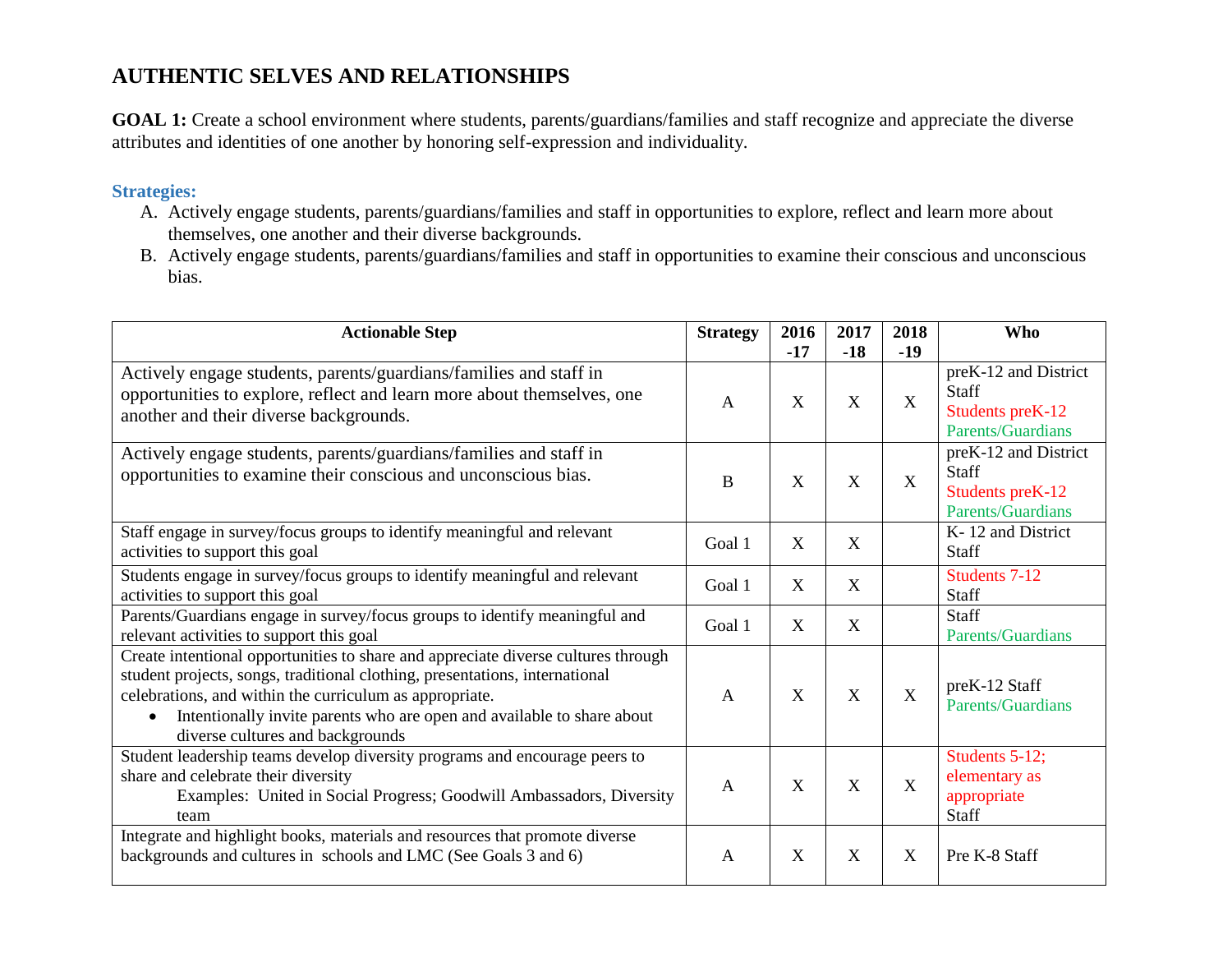| <b>Actionable Step</b>                                                                                                                                                                                                                                                                                                | <b>Strategy</b> | 2016<br>$-17$ | 2017<br>$-18$ | 2018<br>$-19$ | Who                                                  |
|-----------------------------------------------------------------------------------------------------------------------------------------------------------------------------------------------------------------------------------------------------------------------------------------------------------------------|-----------------|---------------|---------------|---------------|------------------------------------------------------|
| Opportunities for staff sharing of ideas/strategies that address strategies to<br>engage students in learning about diversity and bias during professional learning<br>time.<br>Provide resources and education related to bias during quality PD<br>More open dialogue and training about socio-economic differences | A, B            |               | X             | X             | preK-12 Staff                                        |
| Provide PD during PTO meetings on self-awareness, diversity and bias similar to<br>staff PD (Examples: evening break-out sessions, Be Excellent for families)                                                                                                                                                         | A,B             |               | X             | X             | $9-12$ Staff                                         |
| Parent groups promote and encourage families to attend<br>international/heritage/cultural events in district and locally (Examples: MSU,<br>Lansing                                                                                                                                                                   | A               | X             | X             | X             | Parents/Guardians                                    |
| Facilitate community conversations on equity topics; courageous<br>conversations.                                                                                                                                                                                                                                     | A, B            |               | X             | X             | <b>Board</b>                                         |
| Update community on progress of Equity Plan and Goals                                                                                                                                                                                                                                                                 | Goal 1          | X             | X             | X             | Board/Superintendent                                 |
| Model inclusiveness; responsiveness                                                                                                                                                                                                                                                                                   | Goal 1          | X             | X             | X             | preK-12 and District<br><b>Staff</b><br><b>Board</b> |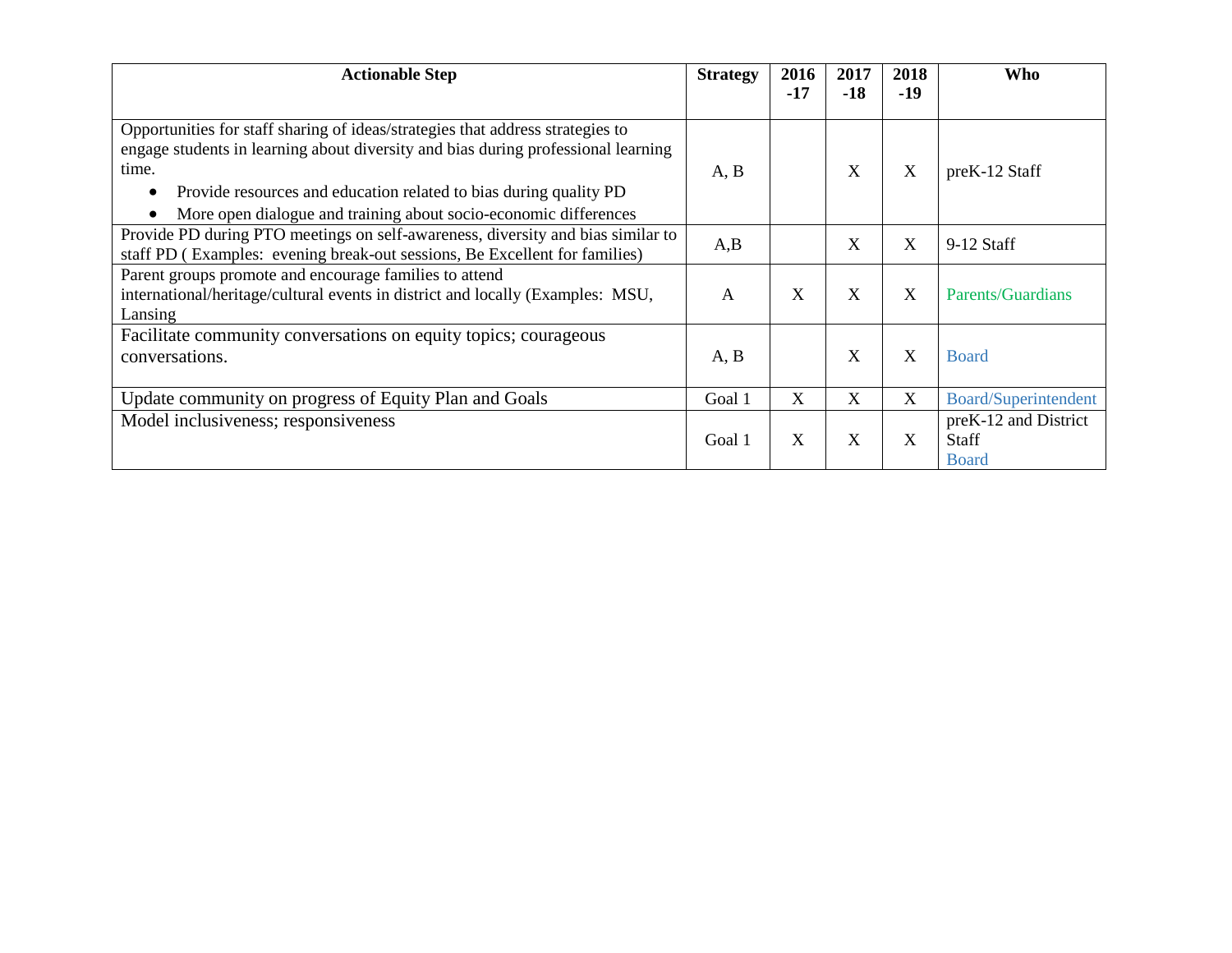GOAL 2: Promote authentic relationships (student to student, student to staff, staff to parent/guardian/families, and staff to staff to name a few) in order to build trust and respect, engage in open and honest communication to establish a collaborative team.

#### **Strategies:**

- A. Utilize restorative practices to create understanding, teach and build empathy, and heal relationships.
- B. Increase skill sets/tools for effectively working with people from different cultures and backgrounds.
- C. Increase engagement of students, parents/guardians/families and staff in our school community.

| <b>Actionable Step</b>                                                                                                                                                                                                                                                                                                                                                                                                                                                              | <b>Strategy</b>         | 2016-<br>17 | 2017-<br>18 | 2018-<br>19 | Who                                                       |
|-------------------------------------------------------------------------------------------------------------------------------------------------------------------------------------------------------------------------------------------------------------------------------------------------------------------------------------------------------------------------------------------------------------------------------------------------------------------------------------|-------------------------|-------------|-------------|-------------|-----------------------------------------------------------|
| Staff engage in survey/focus groups to describe school culture to inform next steps                                                                                                                                                                                                                                                                                                                                                                                                 | Goal 2                  | X           | X           |             | preK-12 and<br><b>District Staff</b>                      |
| Students engage in survey/focus groups to describe school culture and inform next<br>steps                                                                                                                                                                                                                                                                                                                                                                                          | Goal 2                  | X           | X           |             | Students 5-12<br>Staff                                    |
| Increase engagement of parents/guardians/families in school community. Parent<br>groups:<br>identify solutions to provide childcare to support families in conferences,<br>$\bullet$<br>parent council meetings etc increasing parent/guardian engagement. (NHS,<br>$ACTION$ etc)<br>engage in brainstorming to get ideas for more parent involvement and<br>participation (representative of our diversity)                                                                        | $\mathcal{C}$<br>Goal 5 |             | X           | $\mathbf X$ | Parents/Guardians                                         |
| Utilize restorative practices to create understanding, teach and build empathy, and heal<br>relationships; resolve peer to peer conflict                                                                                                                                                                                                                                                                                                                                            | $\mathsf{A}$            | X           | X           | X           | K-12 and District<br><b>Staff</b><br><b>Students K-12</b> |
| Increase skill sets/tools for effectively working with people from different cultures and<br>backgrounds; diverse attributes<br>Professional development to continue to recognize, support, and appreciate<br>differences.<br>Develop and implement ongoing activities and strategies to develop trust and<br>positive relationships with students.<br>Continue to build language and skills to communicate (verbally and non-<br>verbally with students from a diverse population. | B                       | X           | X           | X           | preK-12 and<br><b>District Staff</b>                      |
| Develop opportunities for peer-to-peer tutors across diverse attributes                                                                                                                                                                                                                                                                                                                                                                                                             | $\mathbf{A}$            |             | X           | X           | 5-12 Staff                                                |
| Workshop for parents/guardians on restorative practices                                                                                                                                                                                                                                                                                                                                                                                                                             | A                       | X           |             |             | 5-8 Staff                                                 |
| Engage in community building activities between students to build deeper peer<br>relationships/trust/respect.*                                                                                                                                                                                                                                                                                                                                                                      | Goal 2                  | X           | X           | X           | <b>Students K-12</b><br><b>Staff</b>                      |
| Students within diverse teams/groups develop skills to promote honest and open<br>discussion, collaborate on projects, build trust and respect*                                                                                                                                                                                                                                                                                                                                     | B, C                    |             | X           | $\mathbf X$ | <b>Students K-12</b><br><b>Staff</b>                      |

\*age appropriate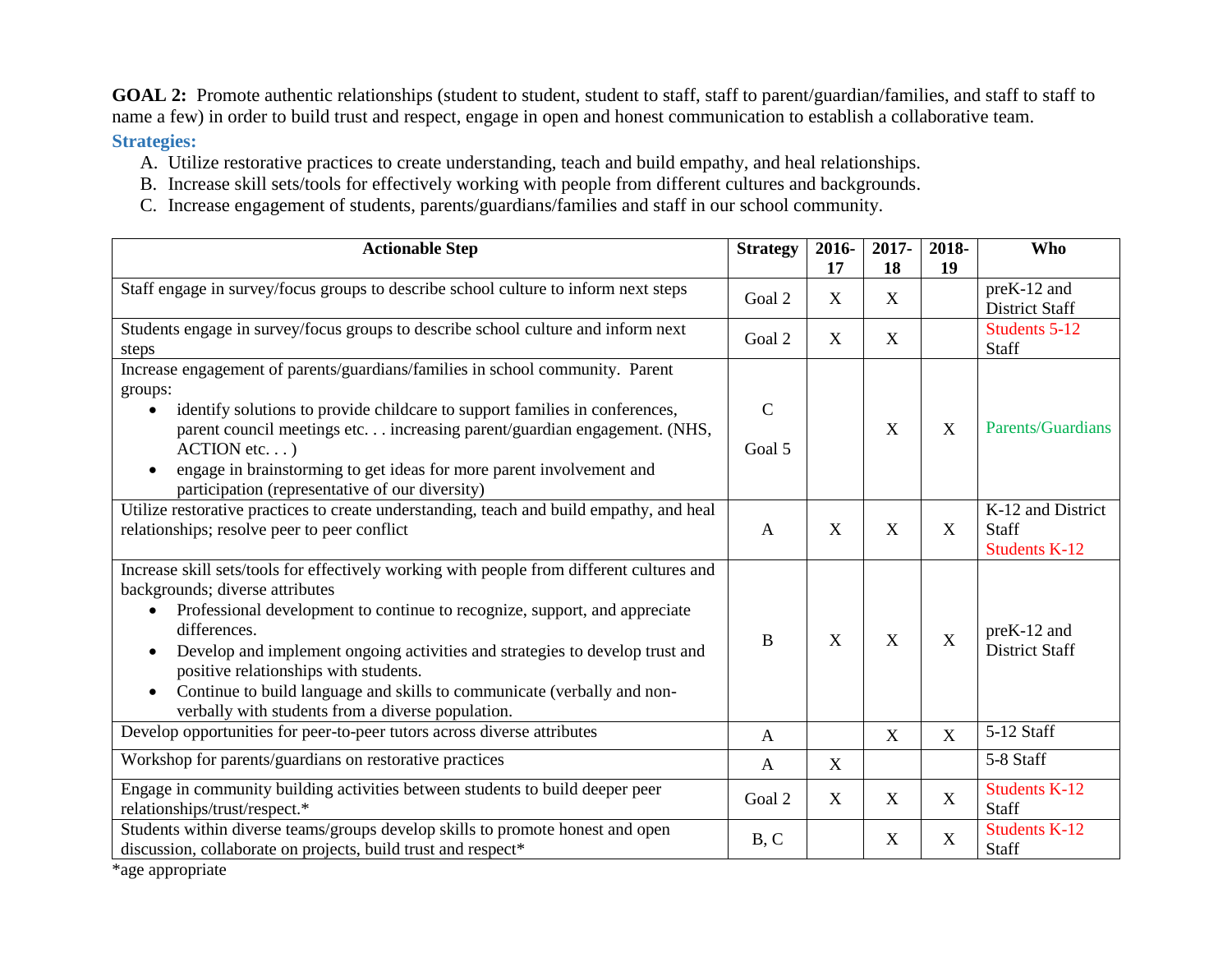# **CULTURAL COMPETENCE**

**GOAL 3:** Increase cultural competence of **students** to decrease conscious and unconscious bias and its intended and unintended outcomes of discrimination.

- A. Actively engage in learning activities to foster self-awareness of different perspectives, conscious and unconscious bias, cultural blindness, inherent privileges, etc.
- B. Engage in specific learning opportunities to increase knowledge and understanding of diverse attributes and culture.
- C. Develop skills to become cultural advocates and agents of social justice, to promote an inclusive and safe (emotional and physical) environment, to interact effectively respond to all cultural differences in a knowledgeable, respectful and sensitive manner.

| <b>Actionable Step</b>                                                                                                                                                                                                                                                                                                                                                                                                                                                                                                            | <b>Strategy</b> | 2016<br>$-17$ | 2017<br>$-18$ | 2018<br>$-19$ | <b>Who</b>                                                |
|-----------------------------------------------------------------------------------------------------------------------------------------------------------------------------------------------------------------------------------------------------------------------------------------------------------------------------------------------------------------------------------------------------------------------------------------------------------------------------------------------------------------------------------|-----------------|---------------|---------------|---------------|-----------------------------------------------------------|
| Provide learning activities that promote open dialogue about diversity<br>through specific programs (Example: Emmett Till) as well as integrate<br>into everyday instruction.                                                                                                                                                                                                                                                                                                                                                     | A, B            | X             | X             | X             | 9-12 Staff<br>7-12 Students<br>Community<br>organizations |
| Actively participate in diversity events to share diversity/cultural<br>experience; Parents/Guardians encourage and support student attendance<br>International Days/ Nights- (clothing, food, history, language, art,<br>and family dynamics)<br>Map- each student puts flag on map and shares/reports something<br>from that area's culture<br>Sharing family traditions/holidays- discover universals/<br>similarities<br>Festival of cultures- performance based on (music/dance) where<br>$\bullet$<br>each student was born | B<br>Goal 5     | X             | X             | X             | $preK-12$<br><b>Students</b><br><b>Parents/Guardians</b>  |
| Parents/guardians share diverse perspective and experiences with<br>students                                                                                                                                                                                                                                                                                                                                                                                                                                                      | A, B            | X             | X             | X             | Parents/Guardians                                         |
| Parents/guardians support cultural enrichment homework.                                                                                                                                                                                                                                                                                                                                                                                                                                                                           | A, B            | X             | X             | X             | Parents/Guardians                                         |
| Provide opportunities for student exchanges with other districts                                                                                                                                                                                                                                                                                                                                                                                                                                                                  | A, B, C         |               |               | X             | 9-12 Staff                                                |
| Field trips and cultural museums                                                                                                                                                                                                                                                                                                                                                                                                                                                                                                  | A, B,           |               | X             | X             | preK-12 Staff                                             |
| Engage diverse community members to share diverse perspectives in a<br>fun, engaging manner during early release activities                                                                                                                                                                                                                                                                                                                                                                                                       | A, B            |               | X             | X             | K-4 Staff,<br>Community Ed.                               |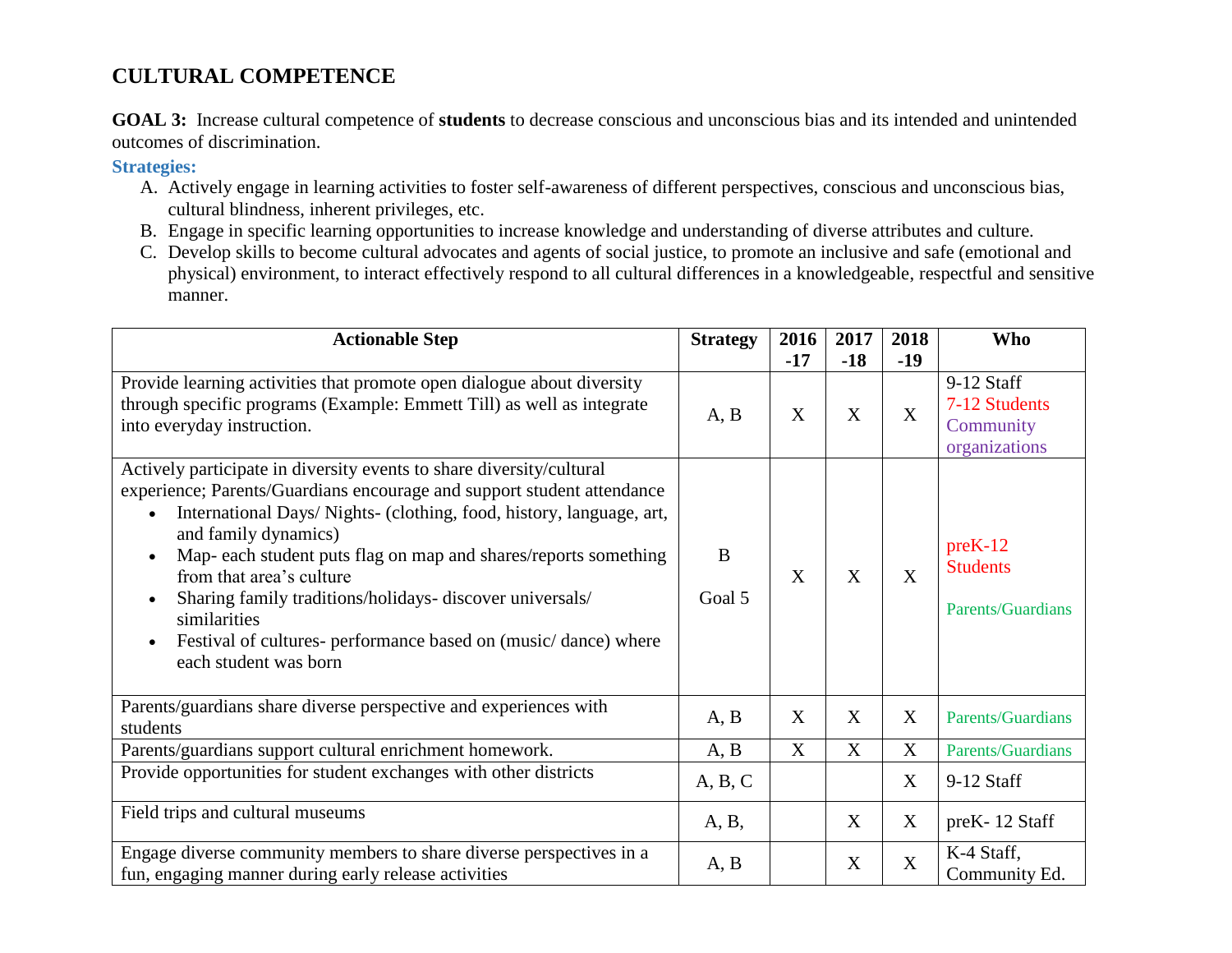| <b>Actionable Step</b>                                                                                                                                                                                                                                                                                                                                 | <b>Strategy</b>    | 2016<br>$-17$ | 2017<br>$-18$ | 2018<br>$-19$ | <b>Who</b>                         |
|--------------------------------------------------------------------------------------------------------------------------------------------------------------------------------------------------------------------------------------------------------------------------------------------------------------------------------------------------------|--------------------|---------------|---------------|---------------|------------------------------------|
| Provide opportunities/activities for students to take a different<br>perspective<br>Examples: What I think I would take if I had to leave (empathy for<br>refugees)<br>What makes you different? The same?                                                                                                                                             | A, C               | X             | X             | X             | K-12 Staff<br><b>Students 7-12</b> |
| Integrate authentic, embedded, natural and continuous discussion to<br>enhance cultural competency of students.<br>Embed learning experiences within the curriculum<br>$\bullet$<br>Utilize current events to engage in courageous<br>$\bullet$<br>conversations                                                                                       | A, B               |               | X             | X             | preK-12 Staff                      |
| Locate and showcase diversity within our LMC's (see Goals 1 and 6)                                                                                                                                                                                                                                                                                     | A,B                | X             | X             | X             | preK-12 Staff                      |
| Provide proactive opportunities for students to interact with various<br>groups of students.<br>Establish and develop norms to engage in courageous conversations                                                                                                                                                                                      | A, B, C            |               | X             | X             | 5-12 Staff<br>Students 5-12        |
| Participate in mentoring programs (Chieftain Champs) to provide<br>positive role models to our younger students                                                                                                                                                                                                                                        | A, B               | X             | X             | X             | <b>Students 9-12</b>               |
| Participate in diverse community service volunteering experiences that<br>are inclusive of all groups                                                                                                                                                                                                                                                  | A, B               |               | X             | X             | <b>Students 7-12</b>               |
| Participate in student groups/clubs such as PRISM (GSA), Black Student<br>Union (BSU), United in Social Progress, Chieftain Nation etc.<br>Interaction between clubs                                                                                                                                                                                   | $\mathbf C$<br>A,B | X             | X             | X             | Students 7-12                      |
| Actively engage in learning activities to self-reflect, raise self-awareness<br>of different perspectives, bias, cultural blindness, inherent privileges, etc.<br>Shared vocabulary<br>Recognize diversity is not always visible - engage in activities to<br>offer opportunities to see diversity of each other;<br>Self-assessment tool<br>$\bullet$ | $\mathbf{A}$       |               | X             | X             | Students 5-12                      |
| Actively share their diverse experiences and perspectives (OHS press<br>article, writing, drama, video etc)                                                                                                                                                                                                                                            | $\mathbf C$        | X             | X             | X             | Students 7-12                      |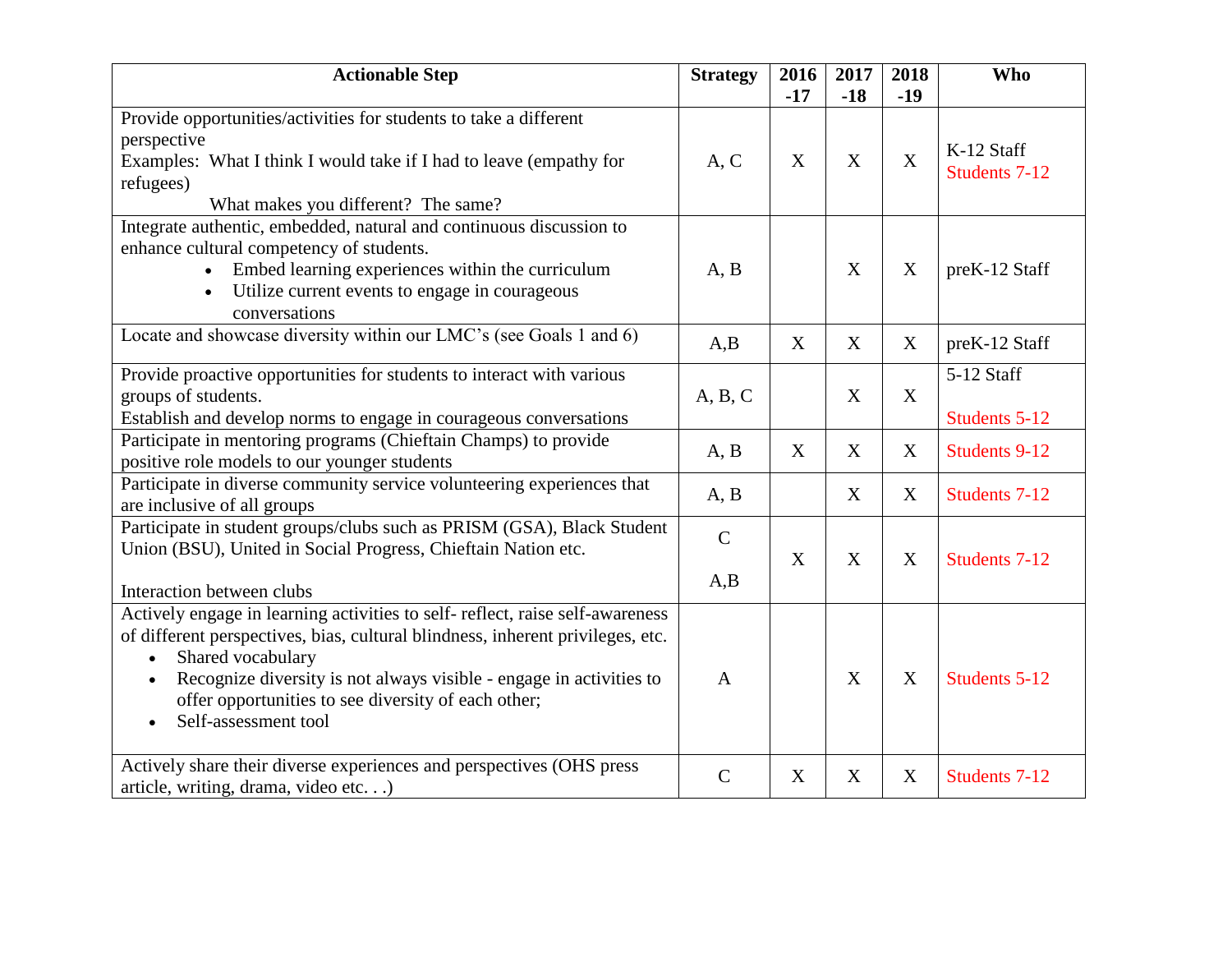**GOAL 4:** Increase cultural competence of **staff** to decrease conscious and unconscious bias and its intended and unintended outcomes of discrimination.

#### **Strategies:**

- A. Actively engage in professional development to raise self-awareness of different perspectives, bias, cultural blindness, inherent privileges, etc.
- B. Engage in specific learning opportunities to increase knowledge and understanding of diverse attributes and culture.
- C. Develop skills to become cultural advocates, fostering the skills we want to instill in our students and parents/guardians/families.
- D. Develop skills to interact effectively and respond to all cultural differences in a knowledgeable, respectful and sensitive manner.
- E. Develop skills to teach our diverse student population, promoting engagement of all.

| <b>Actionable Step</b>                                                                                                                                                                                                                                                                                                           | <b>Strategy</b> | 2016- | 2017-        | 2018- | <b>Who</b>                           |
|----------------------------------------------------------------------------------------------------------------------------------------------------------------------------------------------------------------------------------------------------------------------------------------------------------------------------------|-----------------|-------|--------------|-------|--------------------------------------|
|                                                                                                                                                                                                                                                                                                                                  |                 | 17    | 18           | 19    |                                      |
| Actively engage in professional development to raise self-awareness of<br>different perspectives, bias, cultural blindness, inherent privileges, etc.<br>Shared vocabulary<br>Recognize diversity is not always visible - engage in activities to offer<br>opportunities to see diversity of each other;<br>Self-assessment tool | $\mathbf{A}$    | X     | $\mathbf{X}$ | X     | $preK-12$ ;<br><b>District Staff</b> |
| Engage in specific learning opportunities to increase knowledge and<br>understanding of diverse attributes and culture.<br>Recognize diversity is not always visible<br>Understand culturally responsive behavior expectations; incorporate<br>into lessons                                                                      | B<br>D          | X     | X            | X     | $preK-12$ ;<br><b>District Staff</b> |
| Ensure new staff, as well as interns are aware of the Equity Plan and our<br>efforts                                                                                                                                                                                                                                             | A, B            | X     | X            | X     | $preK-12$ ,<br><b>District Staff</b> |
| Work with staff to develop relationships that model cultural competence;<br>enhance their knowledge and build empathy; facilitate development of staff<br>skills (Example: workshops)                                                                                                                                            | A, B, D         |       | X            | X     | Parents/Guardians                    |
| Students engage in open, honest communication with staff *<br>Discrimination<br>Experiences<br>Concerns                                                                                                                                                                                                                          | A, B, D         | X     | X            | X     | <b>Students K-12</b>                 |
| Insights and perspectives                                                                                                                                                                                                                                                                                                        |                 |       |              |       |                                      |

\*age appropriate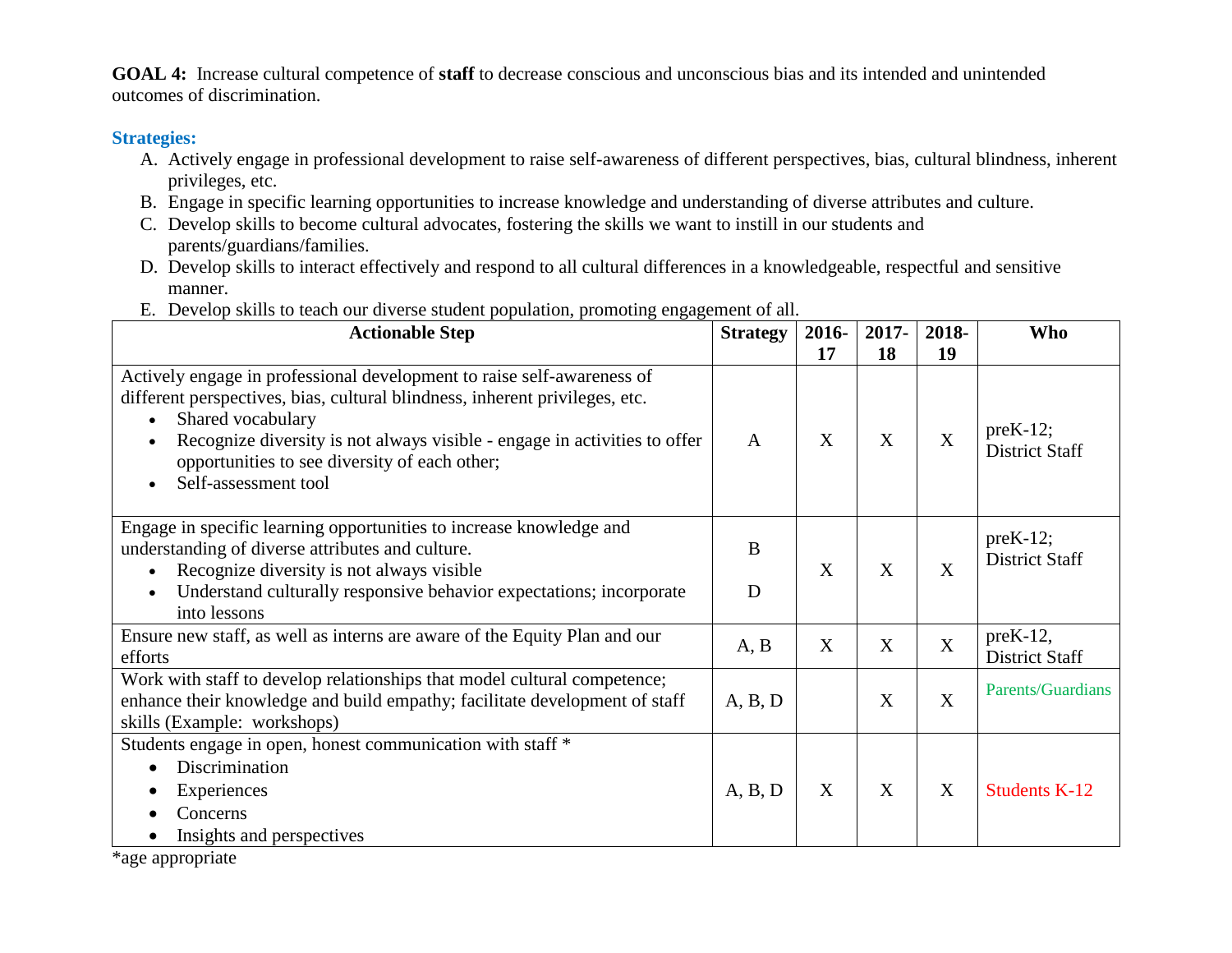**GOAL 5:** Increase cultural competence of **parents/guardians/families** to decrease conscious and unconscious bias and its intended and unintended outcomes of discrimination.

- A. Utilize teachable moments (providing information within the context of real-life scenarios) and effectively respond to cultural differences.
- B. Engage the community in conversations on the topic of cultural competence, increasing knowledge and understanding of diverse attributes and culture.
- C. Engage the community in conversations to raise self-awareness of different perspectives, bias, cultural blindness, inherent privileges etc.
- D. Engage in ongoing communication regarding relevant diversity topics, implementation of strategies, activities and opportunities.

| <b>Actionable Step</b>                                                                                                                                                                                                                                                                                                           | <b>Strategy</b>         | 2016-<br>17 | 2017-<br>18 | 2018-<br>19 | <b>Who</b>                                                                                        |
|----------------------------------------------------------------------------------------------------------------------------------------------------------------------------------------------------------------------------------------------------------------------------------------------------------------------------------|-------------------------|-------------|-------------|-------------|---------------------------------------------------------------------------------------------------|
| Utilize teachable moments (providing information within the context of real-<br>life scenarios) and effectively respond to cultural differences.                                                                                                                                                                                 | $\mathbf{A}$            | X           | X           | X           | preK-12 and<br><b>District Staff</b>                                                              |
| Engage the community in conversations on the topic of cultural competence,<br>increasing knowledge and understanding of diverse attributes and culture<br>Provide continued opportunities for dialogue, input etc.<br>PTOs/Family Council meetings to share information or have "safe"<br>discussions about parent perspectives. | B                       | X           | X           | X           | preK-12 and<br><b>District Staff</b><br><b>Board/Supt</b><br><b>Speakers</b><br>Parents/Guardians |
| Engage the community in conversations to raise self-awareness of different<br>perspectives, bias, cultural blindness, inherent privileges etc.<br>PTOs/Family Council meetings to share information or have "safe"<br>discussions about parent perspectives.                                                                     | $\subset$               |             | X           | X           | preK-12 and<br><b>District Staff</b><br>Parents/Guardians<br><b>Board</b>                         |
| Engage in ongoing communication regarding relevant diversity topics,<br>implementation of strategies, activities and opportunities.                                                                                                                                                                                              | D                       | X           | X           | X           | preK-12 and<br><b>District Staff</b><br><b>Board</b>                                              |
| Opportunities to invite parents/guardians into school community to<br>experience, observe and share our diversity<br>Establish diversity events to share student/families diversity/cultural<br>experiences<br>Parent groups sponsor diversity celebrations and cultural events                                                  | A, B, C,<br>D<br>Goal 6 | X           | X           | X           | preK-8 Staff<br>Parents/Guardians                                                                 |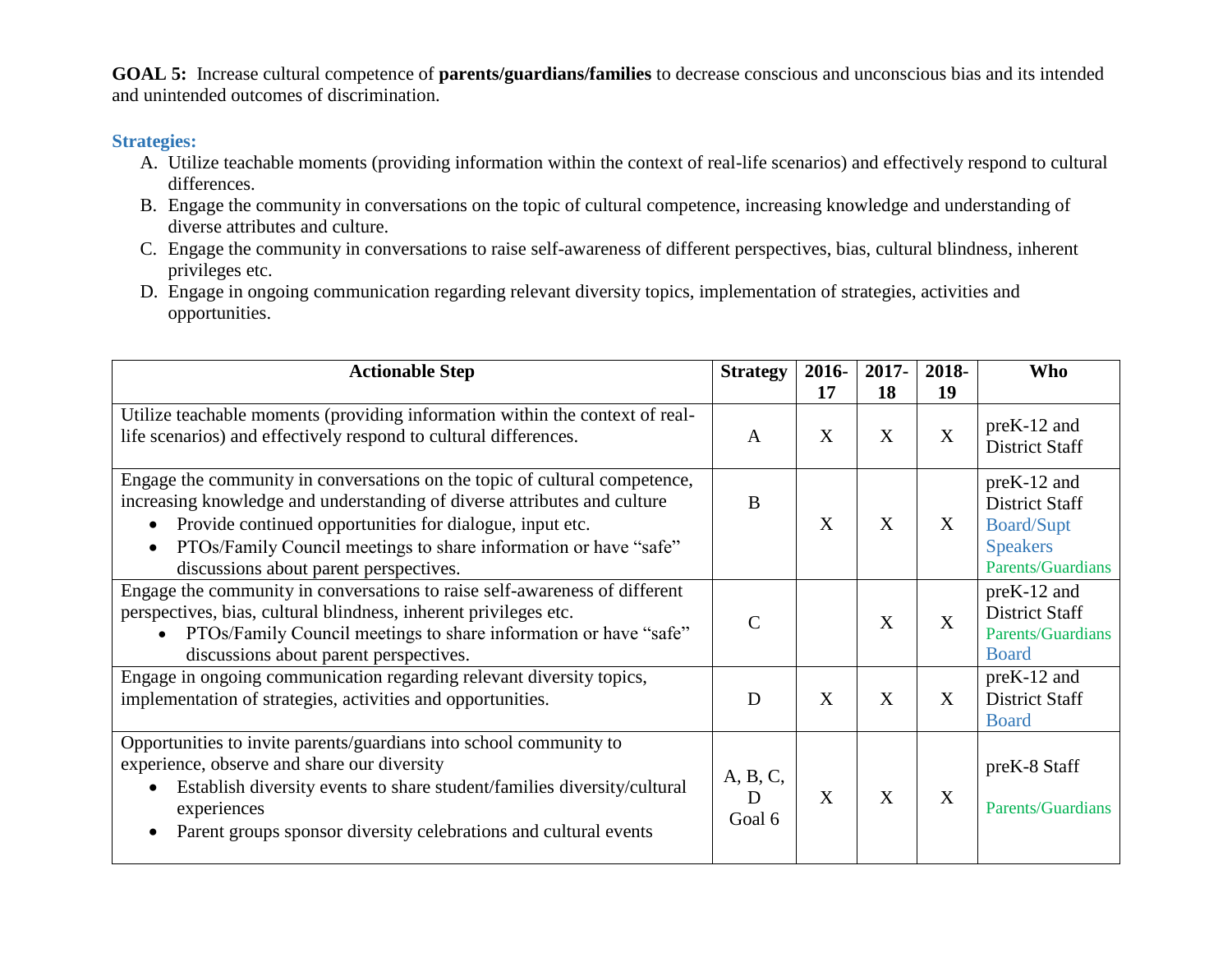| <b>Actionable Steps</b>                                                                                                                                          | <b>Strategy</b> | 2016- | 2017- | 2018- | Who                                  |
|------------------------------------------------------------------------------------------------------------------------------------------------------------------|-----------------|-------|-------|-------|--------------------------------------|
|                                                                                                                                                                  |                 | 17    | 18    | 19    |                                      |
| Regular educational presentations for community (Example: Emmett Till)<br>Utilize local resources like MSU for presentations                                     | B, C, D         | X     | X     | X     | $5-12$ and<br><b>District Staff</b>  |
| Establish interactive, intentional opportunities to establish rapport with ALL<br>parents/guardians to enhance comfort level for parents/guardians. (See Goal 2) | Goal 5          | X     | X     | X     | preK-12 staff                        |
| Share with parents/guardians what is happening in school/classrooms regarding<br>cultural competence (newsletters, email, website etc)                           | D               | X     | X     | X     | preK-12 and<br><b>District Staff</b> |
| Make high school flex videos (produced by students) available to<br>parents/guardians and staff                                                                  | B, C, D         | X     | X     | X     | K-4 Staff                            |
| Students actively share with parents/guardians what they learn at school about<br>language and culture.*                                                         | B, C, D         | X     | X     | X     | $K-12$<br><b>Students</b>            |
| Clubs/groups/students can generate materials to share with parents/guardians*                                                                                    | B, C, D         |       | X     | X     | $K-12$<br><b>Students</b>            |
| Share cultural enrichment activities (homework) with family*                                                                                                     | D               |       | X     | X     | $K-12$<br><b>Students</b>            |
| Attend international day events; cultural activities<br>Note: Calendar of events from each school                                                                | Goal 5          | X     | X     | X     | <b>Board/Supt</b>                    |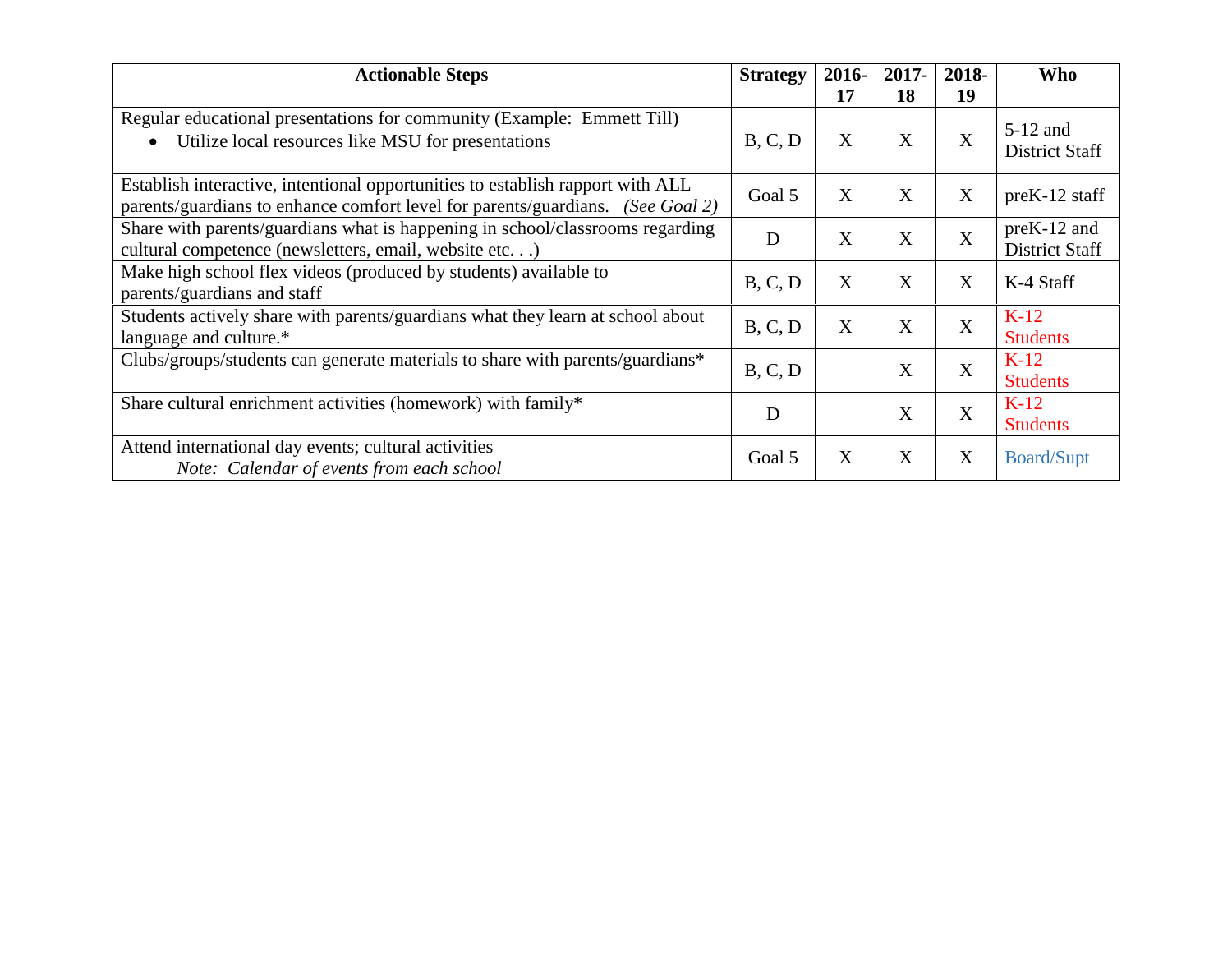# *INSTRUCTION/CURRICULUM/ASSESSMENT*

**GOAL 6**: Ensure instruction, curriculum and assessment practices are inclusive of diverse perspectives, cultures and our global world.

- A. Create and promote opportunities to include perspectives that are not represented in textbooks and state approved standards.
	- *1. Include literature (text, international film, media, current events, etc.) that is reflective of diverse authors, backgrounds and perspectives in all of our classrooms.*
	- *2. Create safe, brave and inclusive environments for perspectives to be shared.*
- B. Teach students to think critically about concepts/issues that include diverse perspectives and experiences through project based learning and real world applications.
- C. Create and evaluate assessments that are free of unintentional bias and allow students of different backgrounds to demonstrate what they have learned.
- D. Increase student engagement by providing opportunities to share diverse backgrounds and learn from one another.
- E. Utilize assessment practices to ensure students have the opportunity to demonstrate knowledge in a variety of ways.

| <b>Actionable Step</b>                                                                                                                                                                                  | <b>Strategy</b> | 2016<br>$-17$ | 2017<br>$-18$ | 2018<br>$-19$  | <b>Who</b>                           |
|---------------------------------------------------------------------------------------------------------------------------------------------------------------------------------------------------------|-----------------|---------------|---------------|----------------|--------------------------------------|
| Include literature (text, international film, media, current events, etc.) that is<br>reflective of diverse authors, backgrounds and perspectives in all of our classrooms.                             | $\mathsf{A}$    | X             | X             | X              | preK-12 and<br><b>District Staff</b> |
| Create safe, brave and inclusive environments for perspectives to be shared.                                                                                                                            | A               | X             | X             | $\overline{X}$ | preK-12 Staff<br><b>Students</b>     |
| Create and evaluate assessments that are free of unintentional bias and allow<br>students of different backgrounds to demonstrate what they have learned.<br>Use diversity lens to evaluate assessments | $\mathsf{C}$    | X             | X             | X              | preK-12 and<br><b>District Staff</b> |
| Utilize assessment practices to ensure students have the opportunity to demonstrate<br>knowledge in a variety of ways.                                                                                  | E               | X             | X             | X              | $K-12$ Staff                         |
| Utilize technology to gain experiences, make authentic connections, virtual tours                                                                                                                       | B, D            | X             | X             | X              | K-12 Staff                           |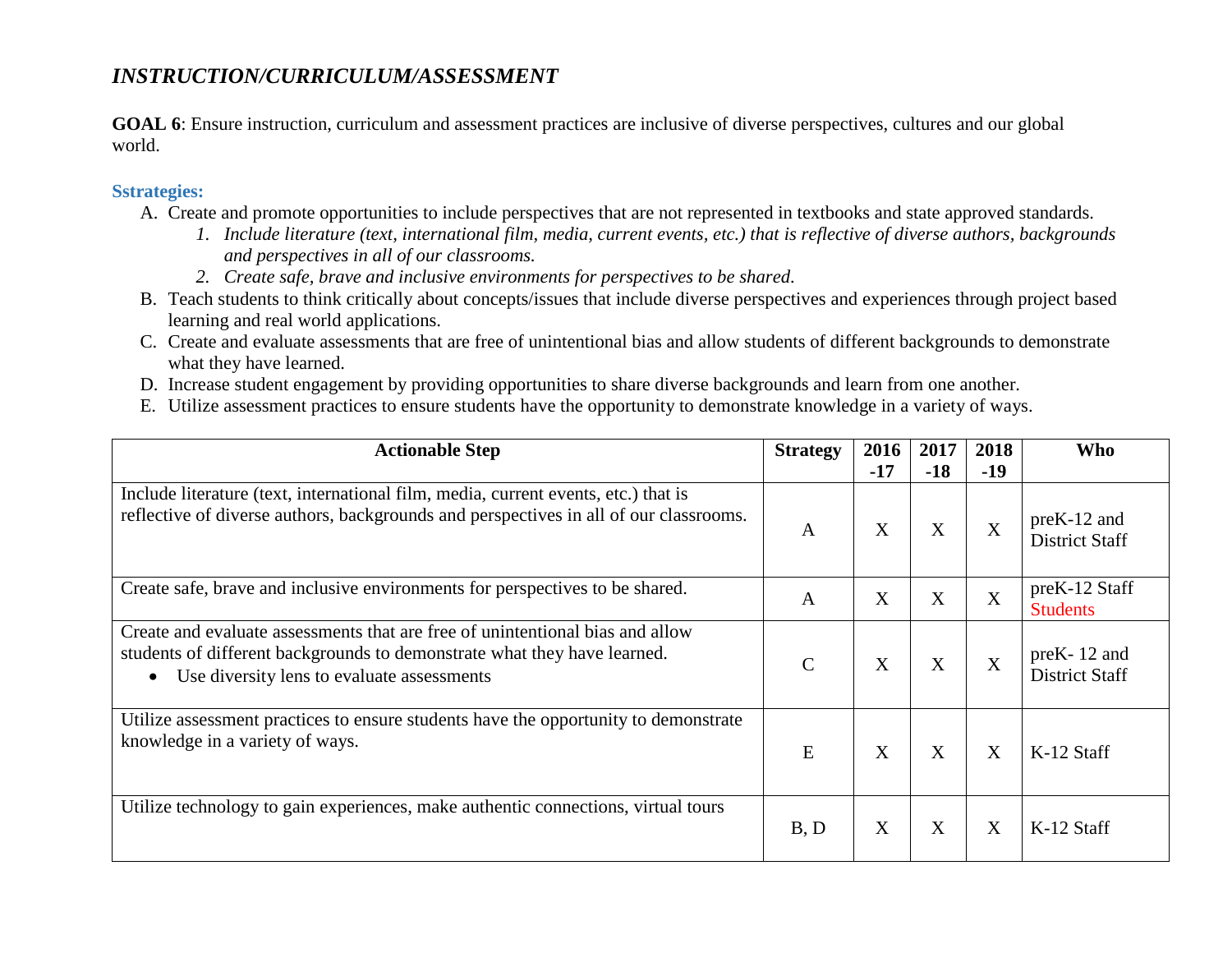| <b>Actionable Step</b>                                                                                                                                   | <b>Strategy</b> | 2016<br>$-17$             | 2017<br>$-18$ | 2018<br>$-19$ | Who                                  |
|----------------------------------------------------------------------------------------------------------------------------------------------------------|-----------------|---------------------------|---------------|---------------|--------------------------------------|
|                                                                                                                                                          |                 |                           |               |               |                                      |
| Showcase cultures at school events                                                                                                                       |                 |                           |               |               | preK-12 Staff                        |
| Create video/audio clips that represent our linguistic, cultural, religious<br>diversity                                                                 | A, D<br>Goal 3  | X                         | X             | X             | Students preK-                       |
| Encourage students to bring something traditional (global and American)                                                                                  |                 |                           |               |               | 12                                   |
| Utilize art pieces                                                                                                                                       |                 |                           |               |               |                                      |
| Develop protocol for examining textbooks, materials and classroom instructional<br>tools for equity and inclusiveness; utilize a diversity lens          | A, D            |                           | X             | X             | preK-12 and<br><b>District Staff</b> |
| Review/adjust/differentiate homework practices; remove barriers to allow equal<br>access                                                                 | E               |                           | X             | X             | K-12 Staff                           |
| Increase library collections that include diversity, languages, and culturally inclusive<br>topics (See Goals 1 and 3)                                   | $\mathbf{A}$    | X                         | X             | X             | Pre K-12 Staff                       |
| Ensure visuals within instructional materials represent diversity (Note: See Goal 8)                                                                     | $\mathbf{A}$    | X                         | X             | X             | preK-12 and<br>District Staff        |
| Examine how to diversify curricular offerings; expand curricular experiences to<br>include broader cultural impact and contributions (classes/electives) | A, B            |                           | X             | X             | 5-12 and District<br>Staff           |
| Provide writing opportunities for diverse perspective/voice/empathy/knowledge<br>(from another's point of view or perspective)                           | B               | $\boldsymbol{\mathrm{X}}$ | X             | X             | $5-12$ Staff                         |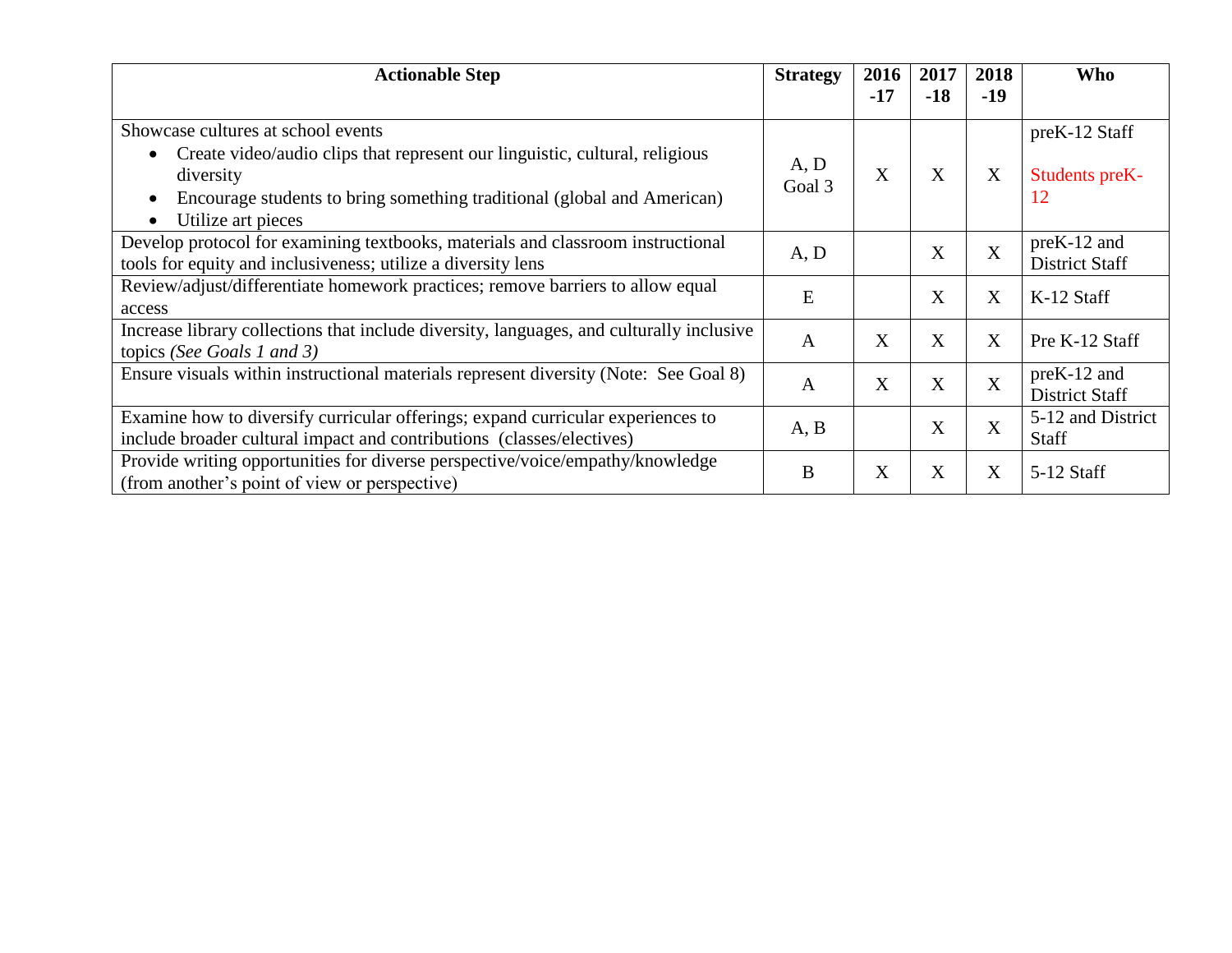GOAL 7: Analyze assessment data, specifically demographic data and develop strategies to close the achievement gap and increase the academic proficiency of all students.

### **Strategies:**

A. Utilize district and school "data days" and PLCs to review data for individual and/or groups of students to plan for interventions and progress monitoring.

| <b>Actionable Step</b>                                                                                                                                                                                                                                                                                                                                                                                                                                                                                                        | <b>Strategy</b> | 2016-        | $2017 -$         | 2018-                     | <b>Who</b>                                                  |
|-------------------------------------------------------------------------------------------------------------------------------------------------------------------------------------------------------------------------------------------------------------------------------------------------------------------------------------------------------------------------------------------------------------------------------------------------------------------------------------------------------------------------------|-----------------|--------------|------------------|---------------------------|-------------------------------------------------------------|
|                                                                                                                                                                                                                                                                                                                                                                                                                                                                                                                               |                 | 17           | 18               | 19                        |                                                             |
| Make learning targets, success criteria and student data more visible to the<br>students.<br>Students review personal achievement data, learning targets and assume                                                                                                                                                                                                                                                                                                                                                           | A               |              | X                | X                         | $K-12$ and<br><b>District Staff</b><br><b>Students K-12</b> |
| ownership: self-advocacy, identify what does/doesn't work                                                                                                                                                                                                                                                                                                                                                                                                                                                                     |                 |              |                  |                           |                                                             |
| Develop a plan to address and monitor instruction and interventions/strategies<br>using lens of cultural competency to address individual and group needs<br>Examine demographic data<br>Differentiate interventions through lens of cultural competency; focus<br>instruction and materials to address student's interests and needs<br>Utilize multiple testing and alternative assessment tools to allow for<br>$\bullet$<br>different learners to demonstrate what they know in unique ways (Ex:<br>portfolios, projects) | A               | X            | X                | X                         | $preK-12$ and<br><b>District Staff</b>                      |
| Utilize relationship with student/parent as data to identify unique needs;<br>potential life challenges that are impacting performance; dialogue about<br>methodology matches for children                                                                                                                                                                                                                                                                                                                                    | A               | X            | X                | X                         | preK-12 Staff<br>Parents/Guardians                          |
| Parents brainstorm strategies and actively offer input to increase purposeful<br>conversations with students about progress/data/learning (PT conferences/PTO<br>meetings)                                                                                                                                                                                                                                                                                                                                                    | $\mathbf{A}$    |              | $\boldsymbol{X}$ | $\boldsymbol{\mathrm{X}}$ | Parents/Guardians                                           |
| Re-think "achievement" to be more inclusive of diverse life and career<br>pathways                                                                                                                                                                                                                                                                                                                                                                                                                                            | A               | $\mathbf{X}$ | X                | X                         | Parents/Guardians                                           |
| Provide professional development on data collection, analysis, interventions<br>and unbiased assessment strategies                                                                                                                                                                                                                                                                                                                                                                                                            | A               |              | X                | $\mathbf X$               | preK-12 and<br>District Staff                               |
| Provide targeted materials for parents/guardians to utilize with students to<br>promote learning at home                                                                                                                                                                                                                                                                                                                                                                                                                      | A               |              | X                | X                         | preK-12 Staff                                               |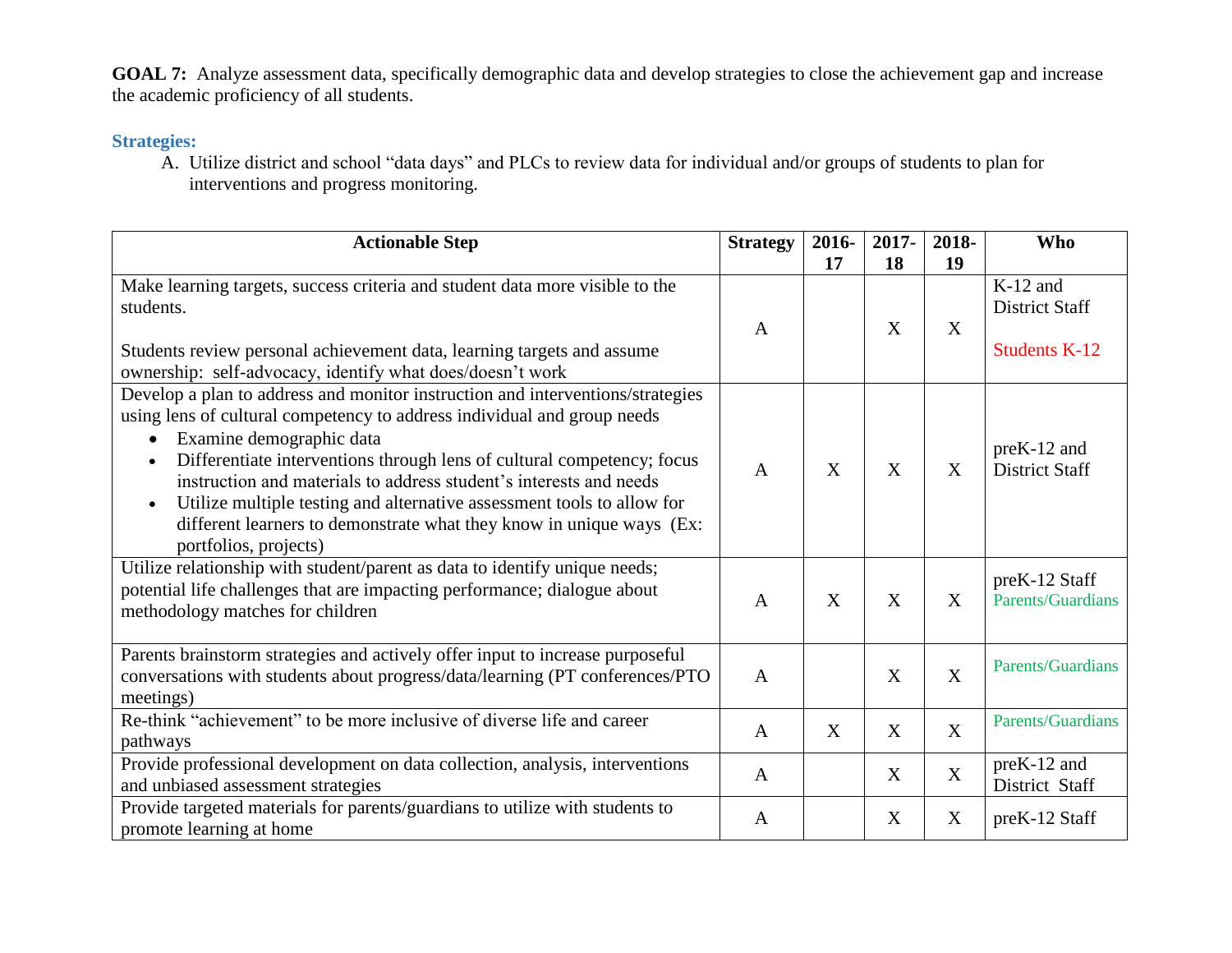## **Polices/Practices/Procedures**

GOAL 8: To ensure policies, practices and procedures are equitable and free from discrimination.

- A. Review, revise and implement incident reporting mechanisms (students, staff and parents/guardians/families) in an open and safe environment.
- B. Review, revise and implement hiring practices for recruiting and retaining a diverse staff.
- C. Review, revise and implement policies, practices and procedures to ensure they are "user friendly" and accessible.
- D. Create and evaluate assessments that are free of unintentional bias and allow students of different backgrounds to demonstrate what they have learned.
- E. Increase student engagement by providing opportunities to share diverse backgrounds and learn from one another.

| <b>Actionable Step</b>                                                                                                                                                                                                                                                                                                                                                                                                                                                                                                                                          | <b>Strategy</b> | 2016<br>$-17$ | 2017<br>$-18$ | 2018<br>$-19$ | <b>Who</b>                                         |
|-----------------------------------------------------------------------------------------------------------------------------------------------------------------------------------------------------------------------------------------------------------------------------------------------------------------------------------------------------------------------------------------------------------------------------------------------------------------------------------------------------------------------------------------------------------------|-----------------|---------------|---------------|---------------|----------------------------------------------------|
| Review, revise and implement incident reporting mechanisms (students,<br>staff and parents/guardians/families) in an open and safe environment.                                                                                                                                                                                                                                                                                                                                                                                                                 | A               | X             |               |               | $preK-12$ and<br><b>District Staff</b>             |
| Review, revise and implement hiring practices for recruiting and<br>retaining a diverse staff.<br>Use diversity as a lens to select hiring committee members;<br>include diverse perspectives<br>Review questions, practices, interview team for unconscious bias<br>Review hiring practices, employment postings to develop a more<br>diverse candidate pool<br>Review assignments and placements to reduce unintended<br>messages (Example: women in science; men in elementary<br>classrooms)<br>Continue to monitor "demographics" and use a diversity lens | B               | X             | X             | X             | $preK-12$ and<br><b>District Staff</b>             |
| Educate Board on demographic data to enhance understanding                                                                                                                                                                                                                                                                                                                                                                                                                                                                                                      | Goal 8          | X             | X             | X             | District staff                                     |
| Diverse student leadership committee to review building<br>practices/policies (Note: involve both formal and informal leaders to<br>ensure all voices are heard.                                                                                                                                                                                                                                                                                                                                                                                                | E               |               | X             | X             | 7-12 and District<br><b>Staff</b><br>Students 7-12 |